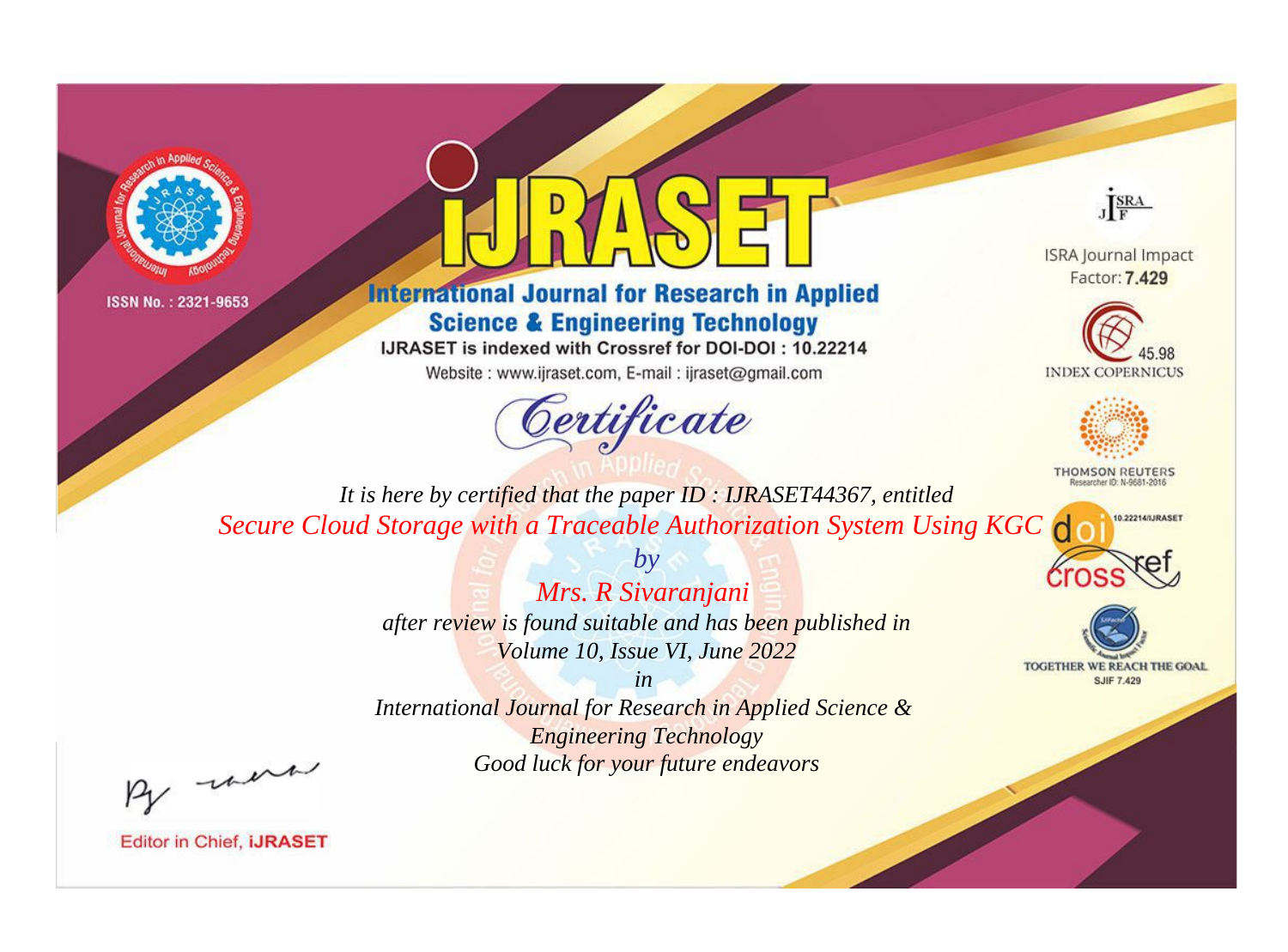



## **International Journal for Research in Applied Science & Engineering Technology**

IJRASET is indexed with Crossref for DOI-DOI: 10.22214

Website: www.ijraset.com, E-mail: ijraset@gmail.com



JERA

**ISRA Journal Impact** Factor: 7.429





**THOMSON REUTERS** 

10.22214/IJRASET

TOGETHER WE REACH THE GOAL **SJIF 7.429** 

*It is here by certified that the paper ID : IJRASET44367, entitled Secure Cloud Storage with a Traceable Authorization System Using KGC*

> *Mr. Arun Kumar L after review is found suitable and has been published in Volume 10, Issue VI, June 2022*

*by*

*in* 

*International Journal for Research in Applied Science & Engineering Technology Good luck for your future endeavors*

By morn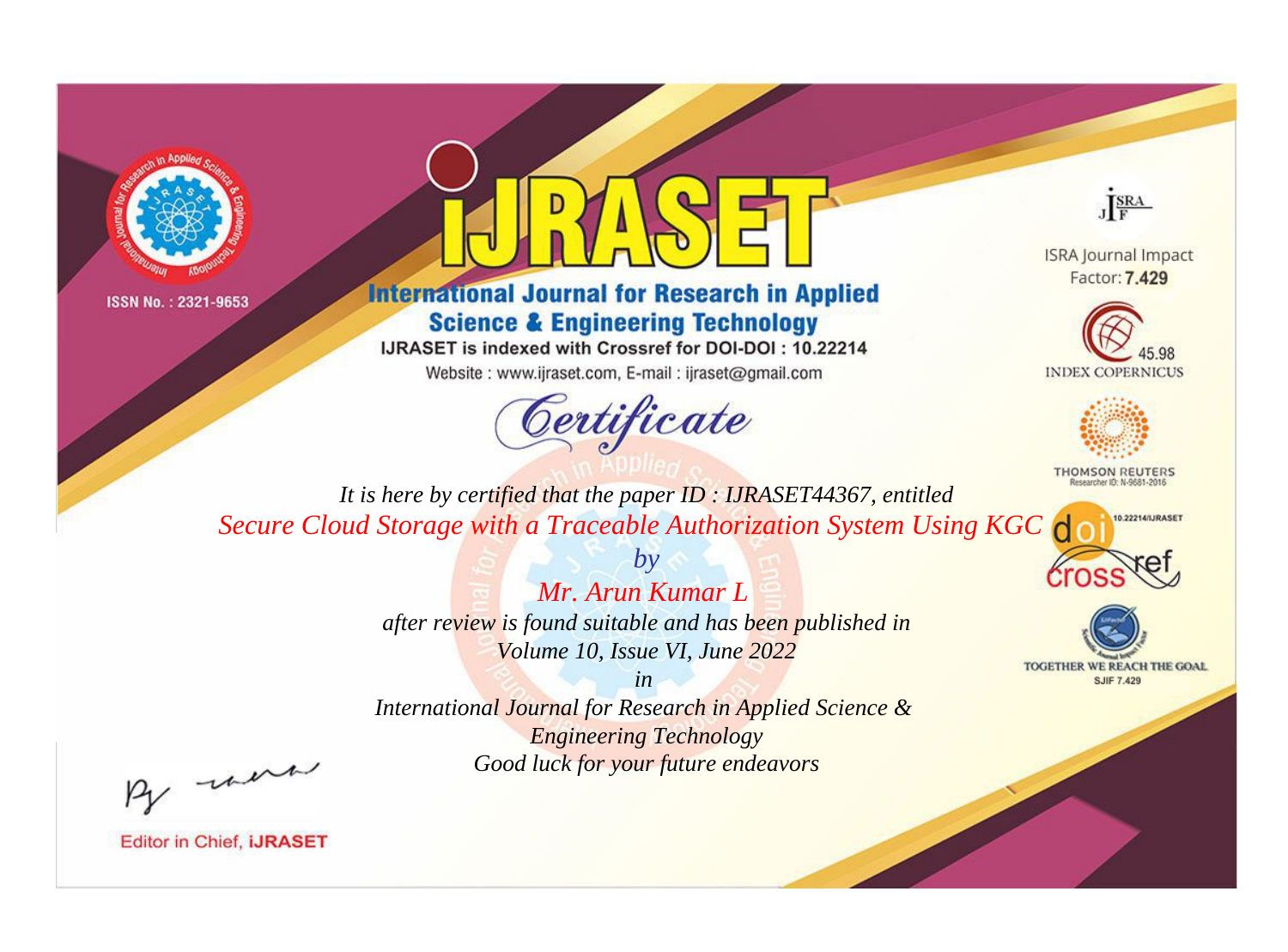



## **International Journal for Research in Applied Science & Engineering Technology**

IJRASET is indexed with Crossref for DOI-DOI: 10.22214

Website: www.ijraset.com, E-mail: ijraset@gmail.com



JERA

**ISRA Journal Impact** Factor: 7.429





**THOMSON REUTERS** 

10.22214/IJRASET

TOGETHER WE REACH THE GOAL **SJIF 7.429** 

*It is here by certified that the paper ID : IJRASET44367, entitled Secure Cloud Storage with a Traceable Authorization System Using KGC*

> *Mr. Karankumar R after review is found suitable and has been published in Volume 10, Issue VI, June 2022*

*by*

*in* 

*International Journal for Research in Applied Science & Engineering Technology Good luck for your future endeavors*

By morn